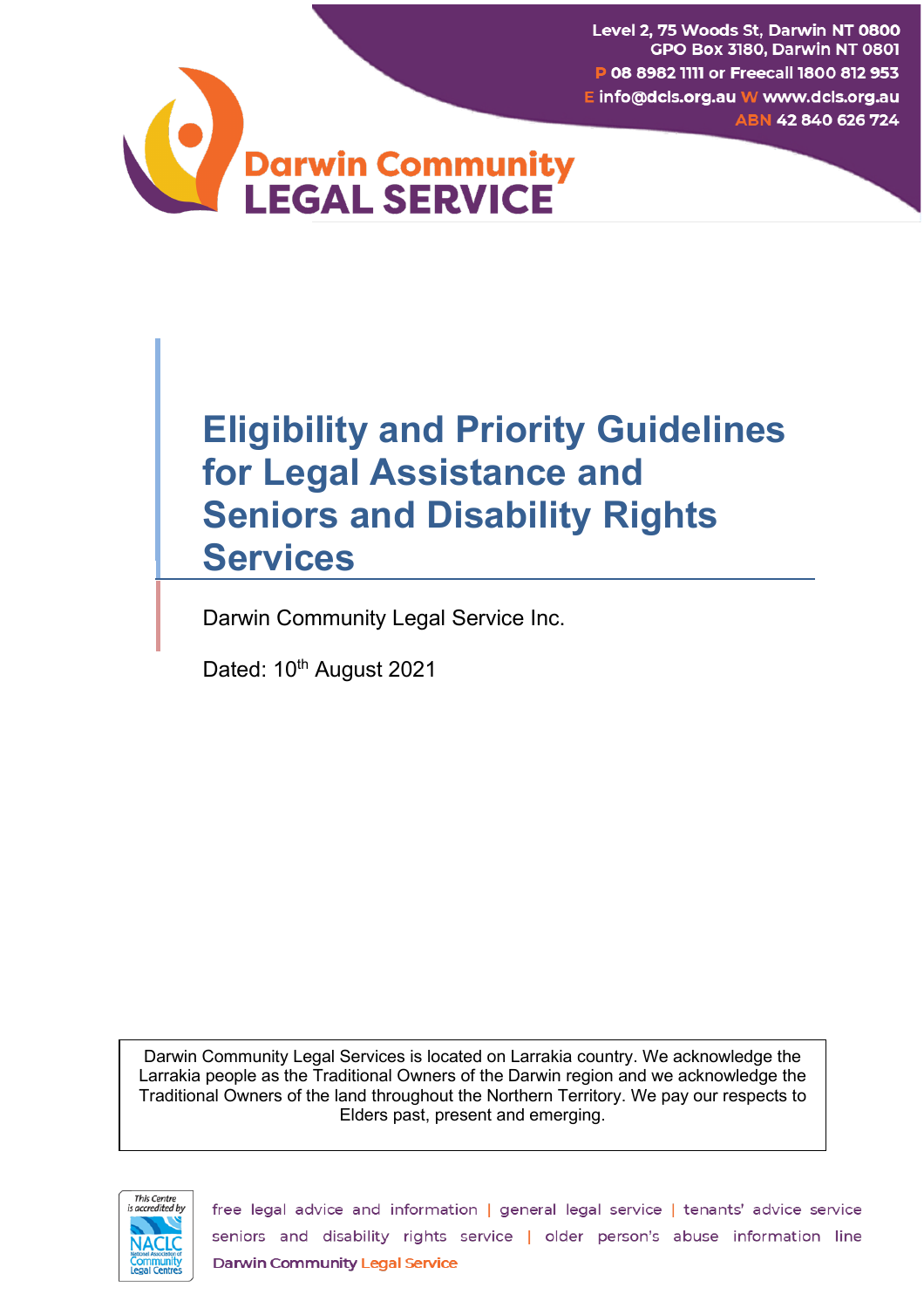

# **Contents**

| General Law, Tenants' Advice and Volunteer Advice Sessions 6<br>1. |  |
|--------------------------------------------------------------------|--|
|                                                                    |  |
|                                                                    |  |
|                                                                    |  |
|                                                                    |  |
|                                                                    |  |
| 2.                                                                 |  |
|                                                                    |  |
|                                                                    |  |
|                                                                    |  |
|                                                                    |  |
|                                                                    |  |
|                                                                    |  |
|                                                                    |  |
| 4.                                                                 |  |
|                                                                    |  |
|                                                                    |  |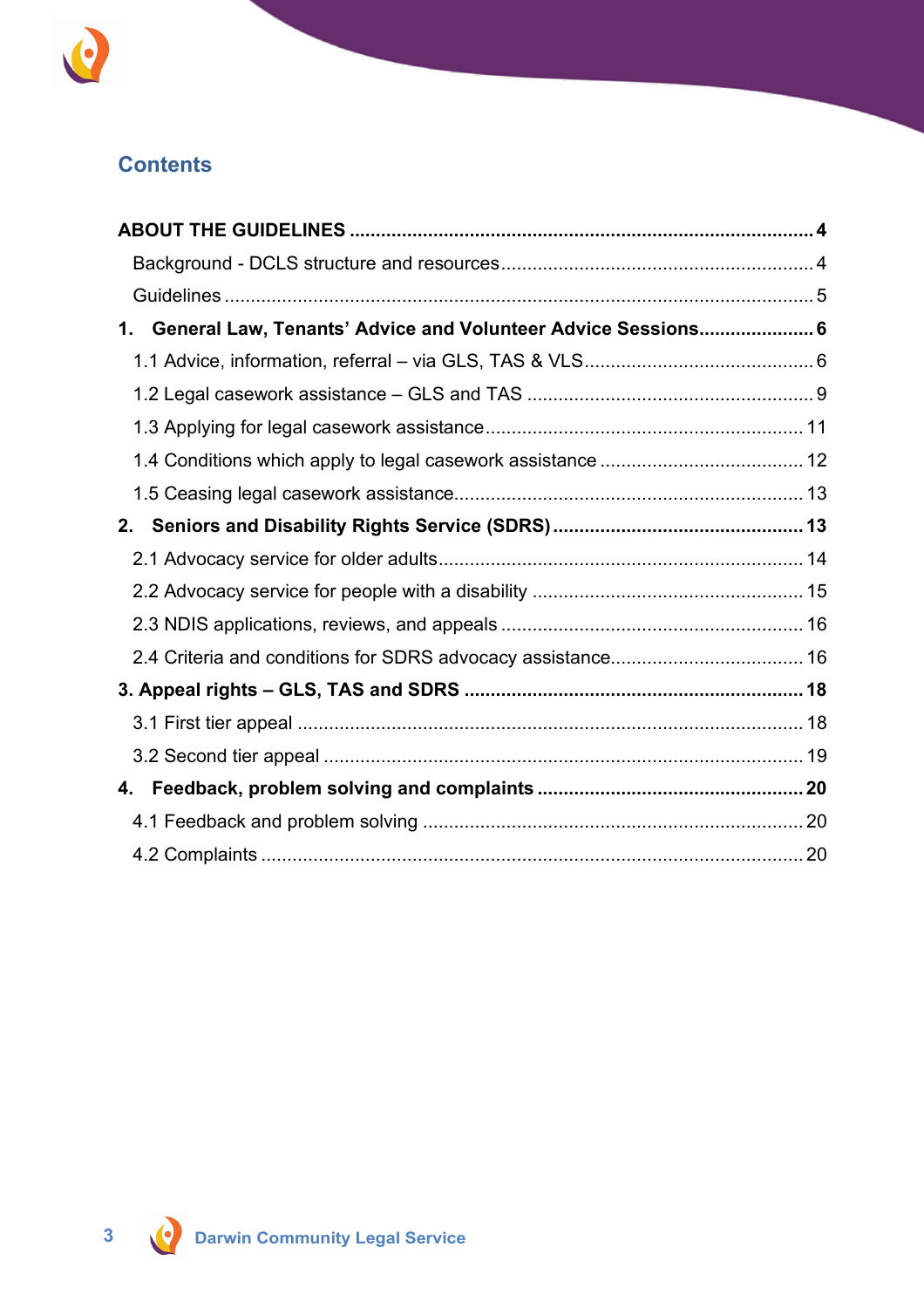

# <span id="page-2-0"></span>**ABOUT THE GUIDELINES**

Darwin Community Legal Service ('DCLS') is a non-profit service established by the community in 1991 to:

- Facilitate provision of legal advice and assistance to the community,
- Provide community legal education, and
- Advocate for people who are socially or economically disadvantaged and whose inability to access the legal system aggravates or perpetrates their disadvantage.<sup>[1](#page-2-2)</sup>

DCLS focuses on community empowerment and advocates for positive change to law and the legal system with and for community members.

Community empowerment aims to:

- enable individuals and groups to influence matters that affect them and contribute to positive change for the benefit of others they care about, and
- improve wellbeing, caring, understanding, fairness and justice.

We participate in many community issues, organising, community legal education and advocacy.

#### <span id="page-2-1"></span>*Background - DCLS structure and resources*

DCLS is governed by a volunteer community board of management and has over 25 staff and 60 volunteers (mainly lawyers, legal academics and law students), who contribute their time for free.

DCLS's resources consist of different kinds of funding, especially under Commonwealth government and NT programs, and in-kind resources such as time contributed by volunteers and practical giving for projects and events.

DCLS manages the resources available at the time to provide assistance via staff and volunteers. DCLS does have funds to pay external lawyers.

<span id="page-2-2"></span><sup>1</sup> DCLS Constitution, Objects and purposes cl 2.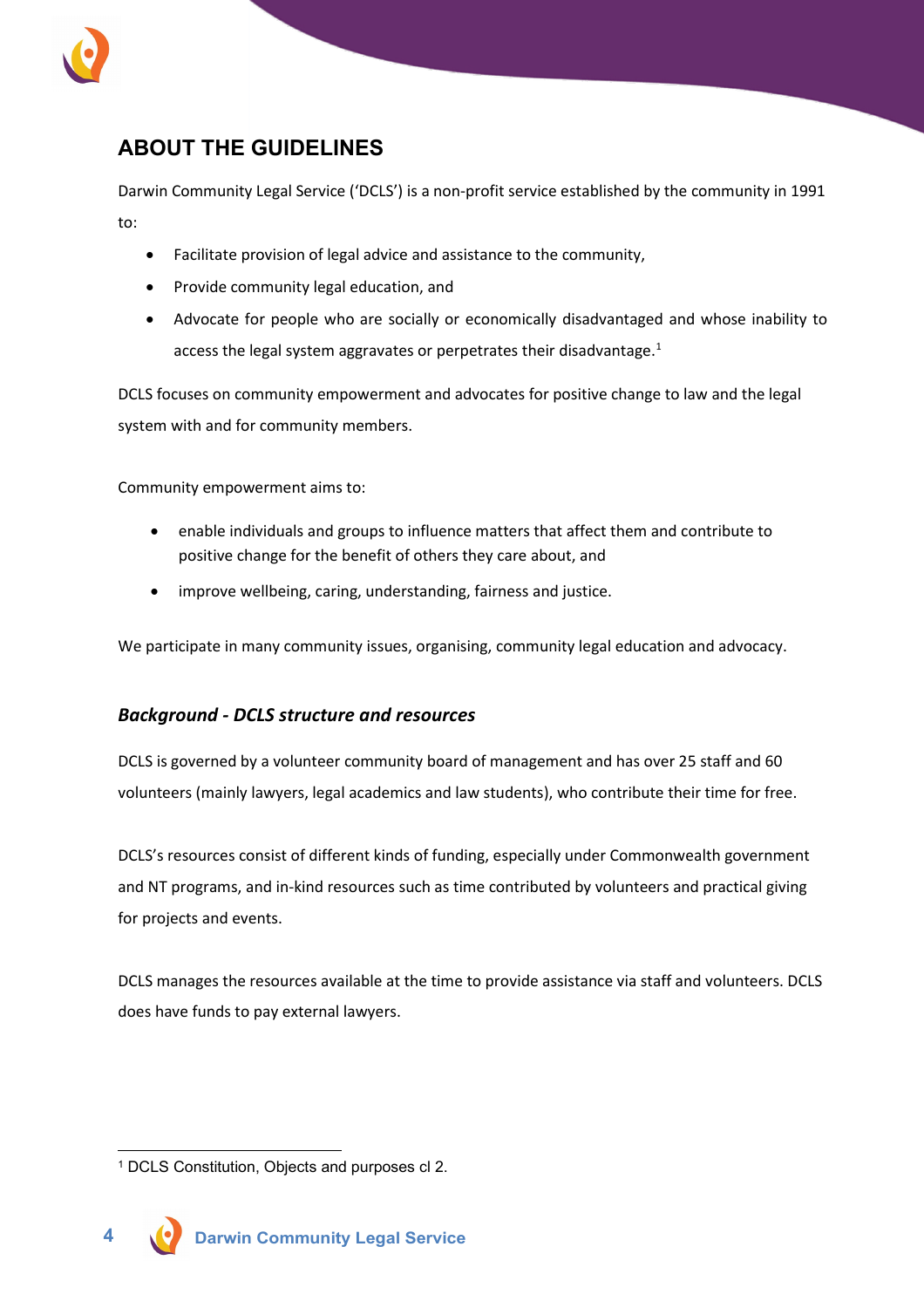

DCLS applies priorities which particularly focus on:

- DCLS's purposes
- funding availability and requirements
- community needs, and
- availability of services in addition to DCLS.

DCLS applies a multi-disciplinary socio-legal approach, with strong internal and external collaboration to maximise forms of support, advocacy and assistance for clients.

There are currently four teams:

- General Legal Service (GLS)
- Tenants' Advice Service (TAS)
- Volunteer Advice Sessions (VAS)
- Seniors and Disability Rights Service (SDRS)

Each team has priorities, set out below.

Each team has a Team Leader, or a Coordinator. The Principal Solicitor is ultimately responsible for the legal practice and the DCLS Executive Officer is responsible for DCLS's operations.

#### <span id="page-3-0"></span>*Guidelines*

These Guidelines outline:

- DCLS's legal services
- priorities and criteria
- client rights of review
- feedback, problem solving and complaints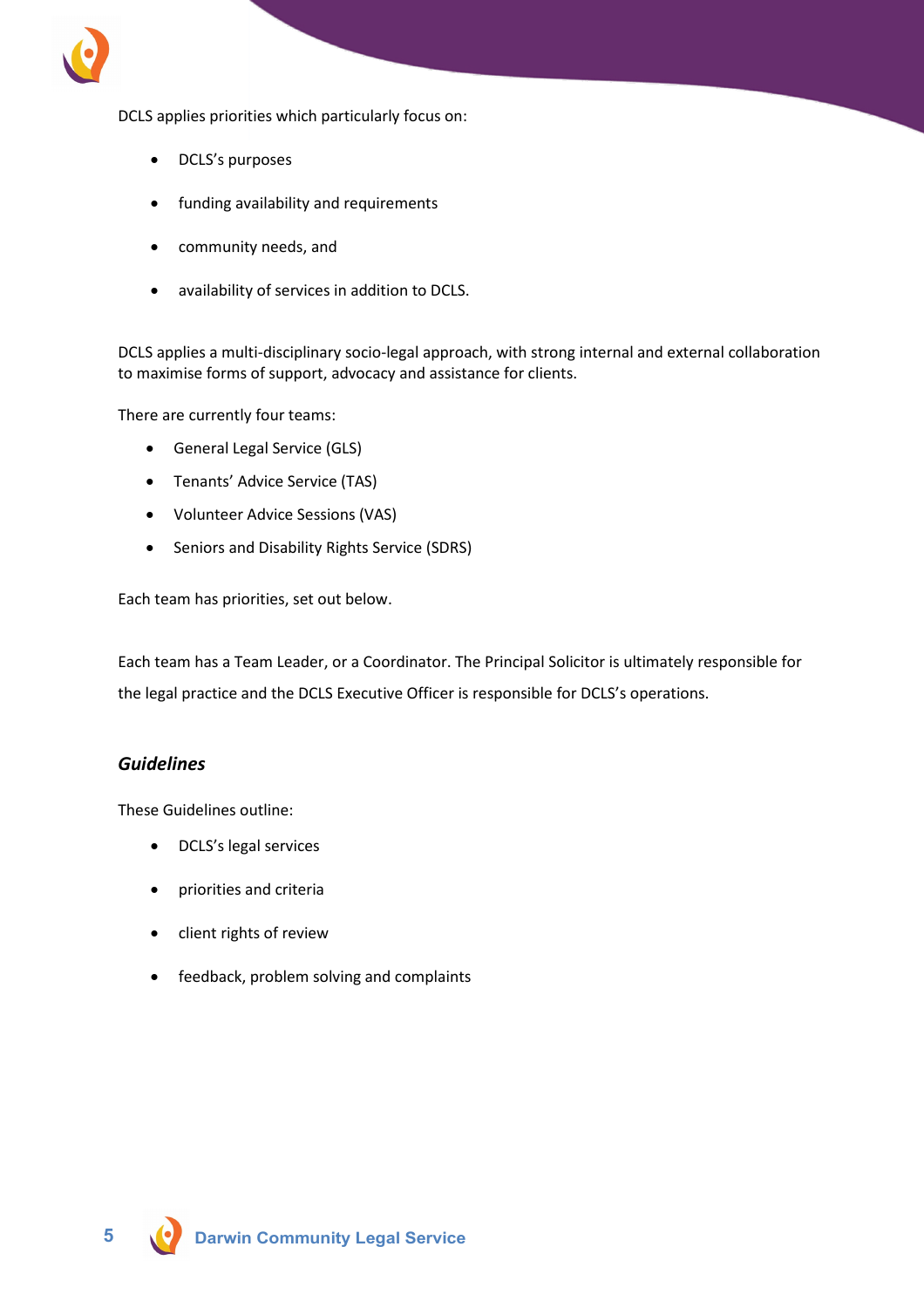

# <span id="page-4-0"></span>**1. General Law, Tenants' Advice and Volunteer Advice Sessions**

# <span id="page-4-1"></span>*1.1 Advice, information, referral – via GLS, TAS & VLS*

DCLS provides free initial legal advice, legal information, and referral in person, by phone and by web conference.

We provide these services:

- during business hours, and twice a week in the evenings, from our office in Darwin,
- on Saturday mornings about once a month at Casuarina,
- on Monday evenings about once a month at Palmerston,
- at community locations in the Darwin and Palmerston region (e.g., at shelters and other community services), and
- at other locations, depending on resources at the time.

#### General Legal Service (GLS)

The General Legal Service provides **initial free legal information, referral, and legal advice** to everyone in the **GLS service area** with priority to:

- people in **GLS priority groups,**
- who are experiencing **financially hardship**.

However, people are excluded due to conflict of interest, business or commercial maters, criminal matters, and landlords in tenancy matters.

The GLS also provides **legal casework assistance** (subject to additional criteria (see 1.2 below) and collaborates in community legal education and law and related reform.

#### *GLS service area*

The GLS service area is Darwin and surrounds and the Palmerston area with the ability to assist people from other regions across the NT where appropriate and where staff and any other relevant resources are available.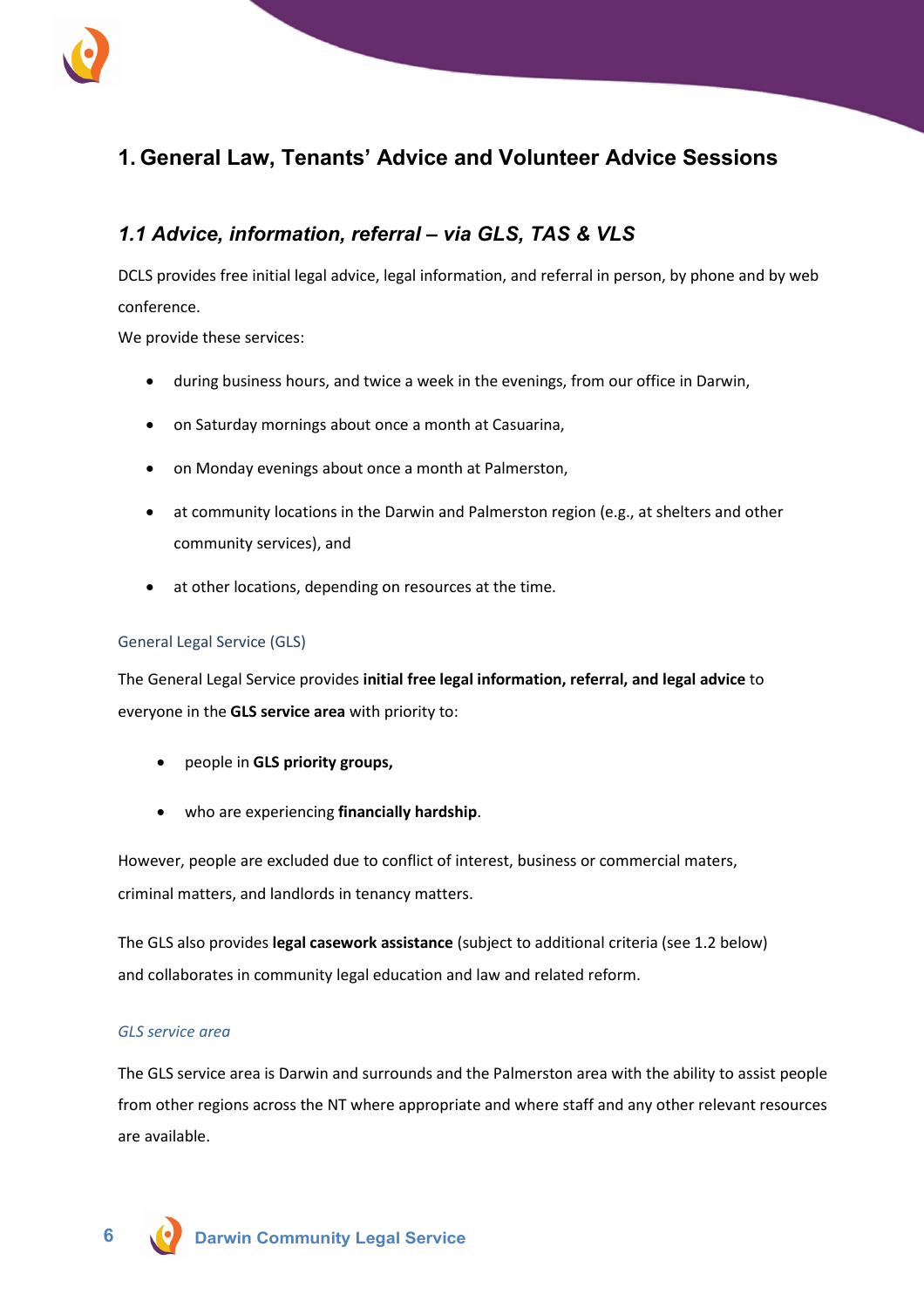

### *GLS priority groups*

GLS priority groups include:

- Aboriginal and Torres Strait Islander people
- older people (over 50 for Aboriginal people and over 65 years for others)
- people experiencing or at risk of family violence
- people in custody
- children and young people under 25 who are vulnerable, including care leavers people whose human rights, health, wellbeing or livelihood is at risk
- people in remote and rural areas
- people with a disability or mental illness
- people who are homeless or are at risk of becoming homeless
- people who have difficulty accessing services due to literacy, cultural or linguistic needs or any other reason
- single parents.

#### *GLS financial hardship*

Financial hardship includes being reliant on Centrelink or having income equivalent to or below Centrelink. We also consider your personal responsibilities, your living costs, debts, savings and other assets.

This means test does not apply to legal information, referral and advice except in periods of high demand where the means test ensures priority for people experiencing financial hardship.

#### Tenants' Advice Service (TAS)

TAS provides legal assistance (including information, referral, advice, advocacy and legal casework assistance) to private, public and social housing tenants and prospective tenants in the NT, including people living in boarding houses, caravan parks, town camps or in supported accommodation. TAS also provides educational resources and community legal education to community groups and services.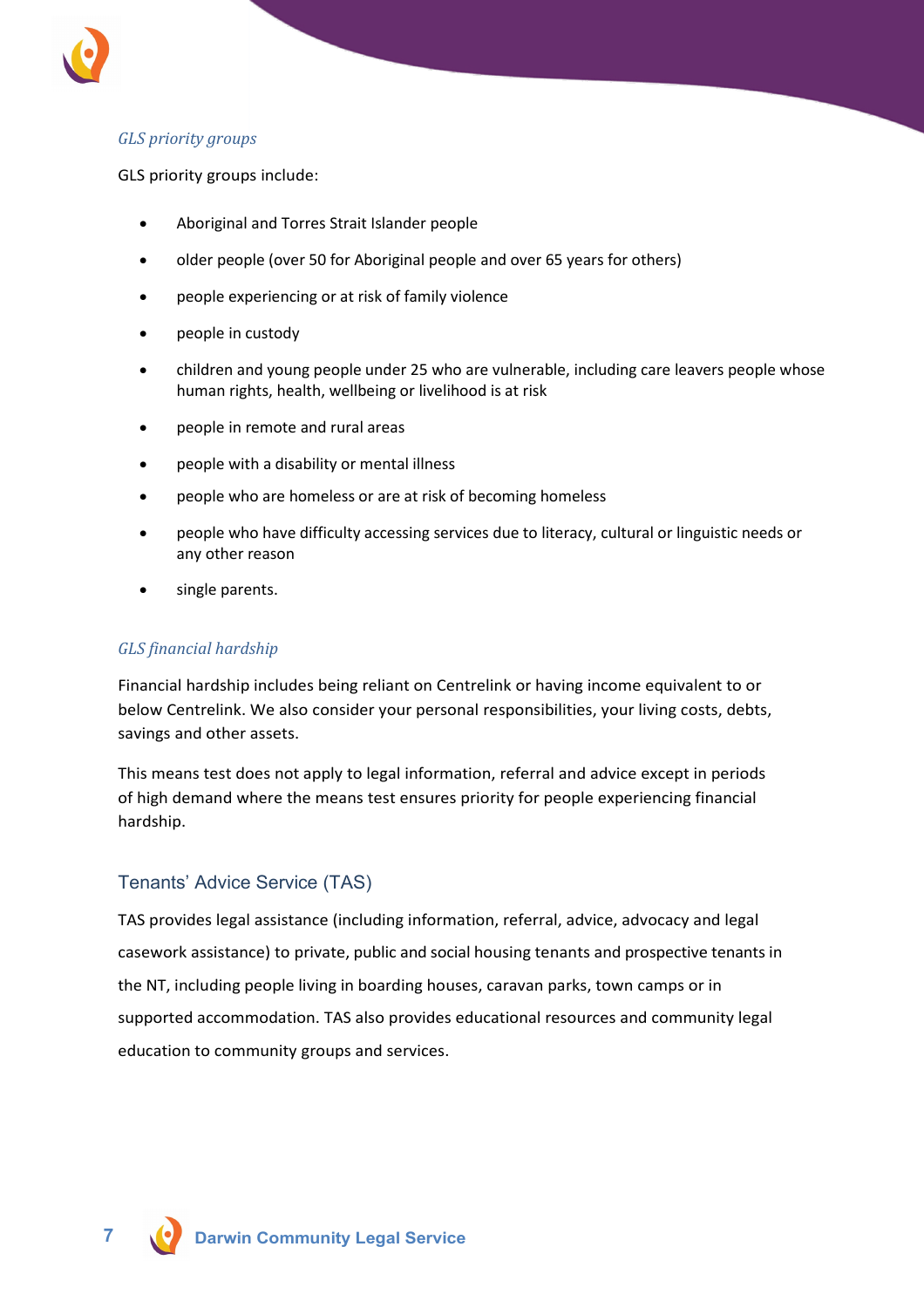

#### TAS service area

#### NT wide

#### *TAS priority groups*

TAS priority groups include:

- children and young people (under 25)
- people experiencing financial disadvantage
- Aboriginal and Torres Strait Islander people
- older people (aged over 65 years)
- people experiencing, or at risk of, family violence
- people residing in urban, rural or remote areas
- people who have difficulty accessing services due to cultural or linguistic needs
- people with a disability or mental illness.

TAS does not provide legal advice to:

- lessors/landlords/real estate agents / body corporates
- organisations / corporations/associations etc., including community service providers
- head tenants in dispute with sub-tenants
- co-tenants in dispute with other co-tenants, except in some circumstances (e.g. where there is domestic or family violence)
- tenants in commercial tenancies

#### *TAS financial criteria*

TAS services are inclusive of people who are experiencing financial hardship.

TAS services are not means tested but TAS will prioritise people experiencing financial hardship.

#### Volunteer Advice Sessions (VAS)

DCLS offers regular legal advice sessions staffed by volunteers out of hours, available in person, by phone and web conference.

These sessions offer legal information, legal advice and referral and some limited additional legal assistance subject to capacity on the day.

#### *VAS service area*

Face to face in Darwin, plus by phone or web conference for people in the NT or where the legal problem is in the NT.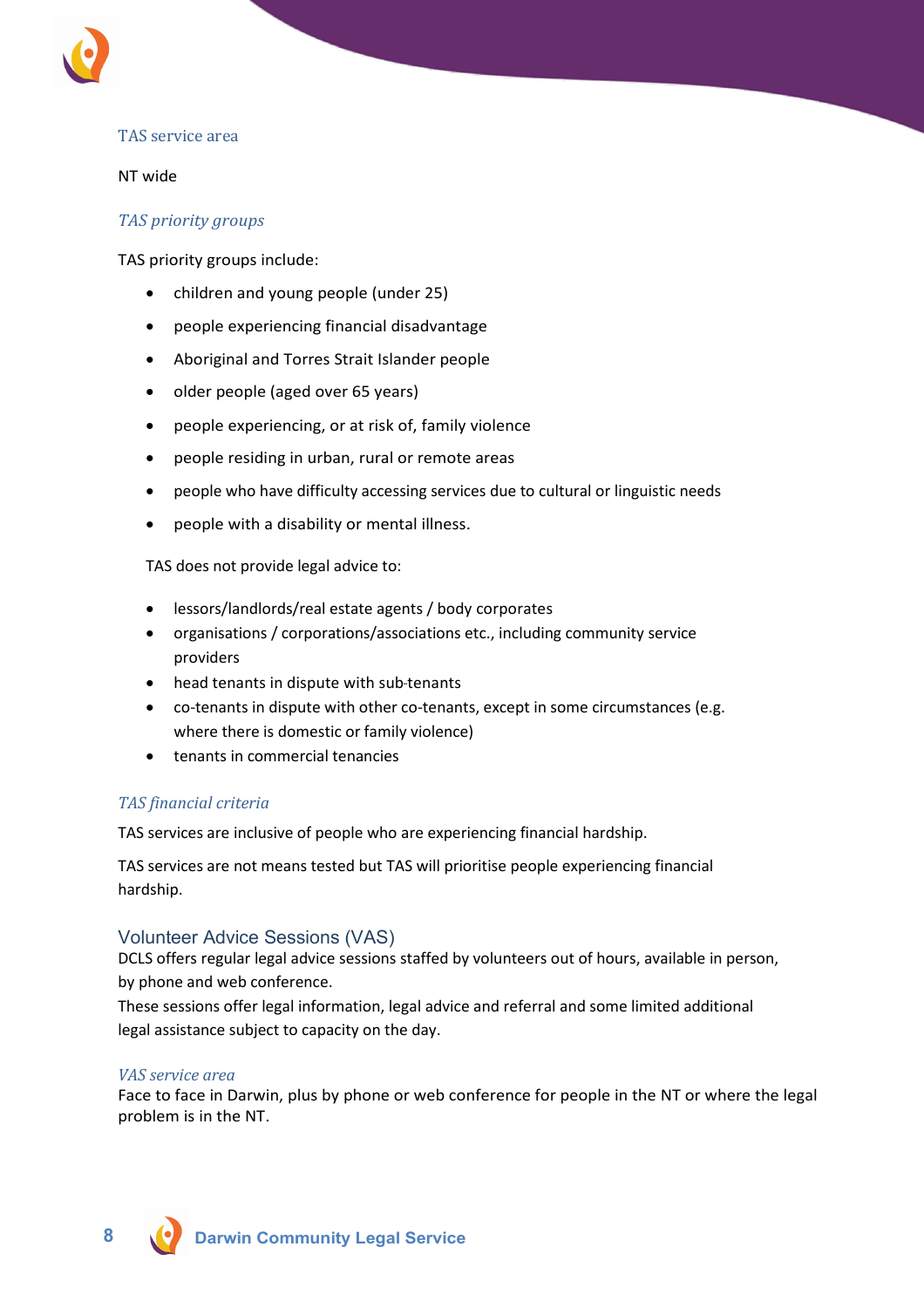

#### *VAS priority groups and financial criteria*

Volunteer Advice Sessions are open to everyone to receive one-off advice from a volunteer solicitor. People are not excluded due to their income or financial circumstances.

People are excluded due to conflict of interest, business or commercial maters, criminal matters, landlords in tenancy matters.

Follow up assistance by the Volunteer Advice Sessions can be approved by the Supervisor on the day and people can be referred to the GLS, TAS or SDRS for further initial advice or assistance or to other appropriate services.

# <span id="page-7-0"></span>*1.2 Legal casework assistance – GLS and TAS*

**Legal casework assistance** means legal work on your case. For example:

- investigating and reporting to you on your legal prospects of success,
- working with you to submit or proceed with a complaint or a legal application, or
- representing you in negotiations or before a court or tribunal.

The following criteria apply to:

- whether the GLS or TAS will provide legal casework assistance, and
- if so, the nature and extent.

#### GLS - priority groups, financial hardship, and areas of law

The GLS provides **legal casework assistance** to priority groups experiencing financial hardship in GLS priority areas of law.

*GLS priority groups* and *financial hardship* are outlined above at 1.1

The **priority areas of law** for the GLS are the following relating to basic rights:

- social security, veterans and other government payments including qualifying, conditions, debts, appeals
- employment including conditions, entitlements, discrimination, dismissal
- human rights and anti-discrimination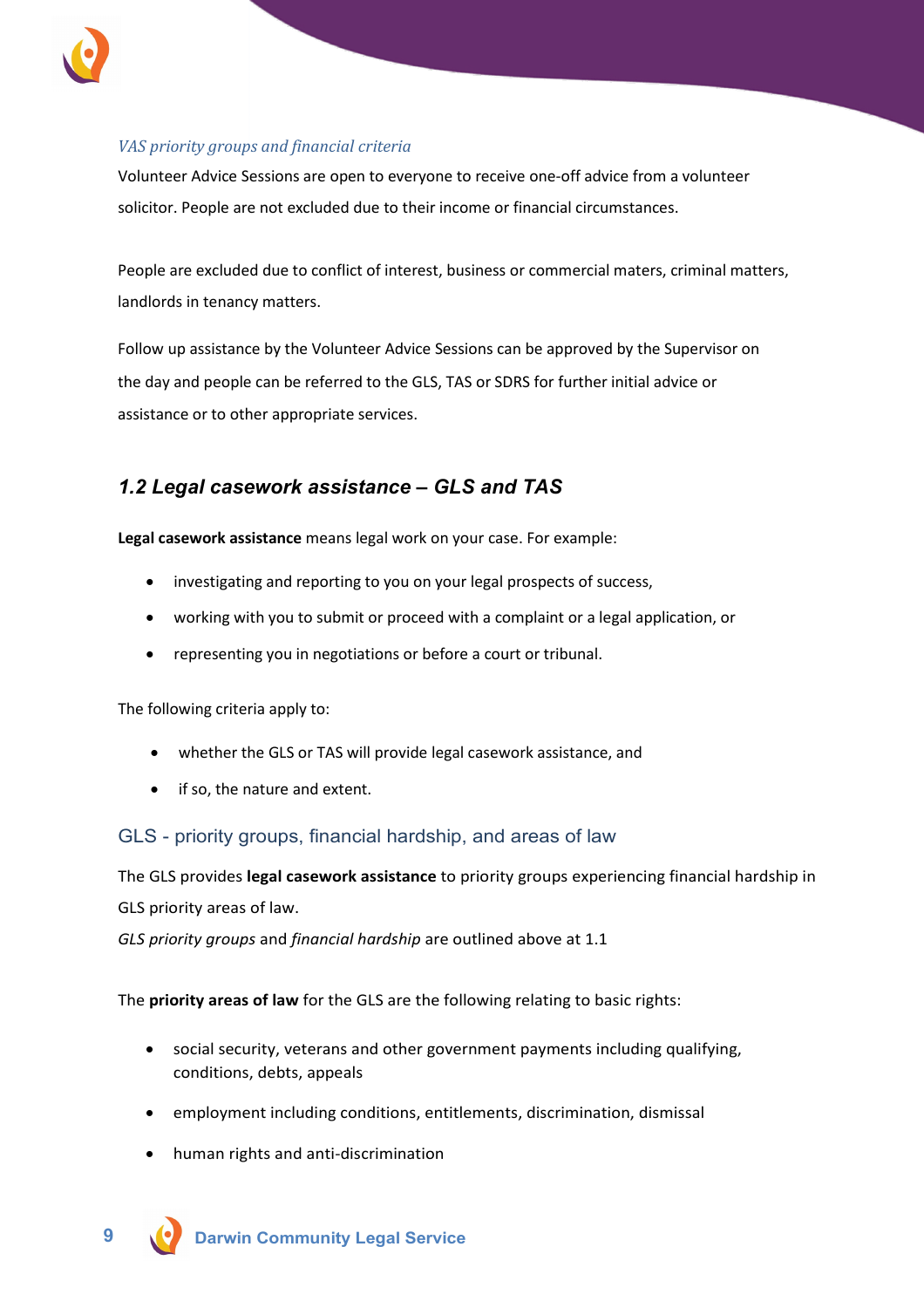

- credit and debt including contesting liability and hardship arrangements
- consumer law including goods, services and motor vehicles sales and repairs
- adult guardianship where rights, autonomy or wellbeing are at risk.
- safety and security of older people from abuse
- National Disability Insurance Scheme appeals
- crime victim's compensation
- other areas of law involving social justice issues impacting on rights of vulnerable groups

GLS does not provide legal casework assistance in the following areas of law, due to factors such as avoiding overlap with other services or matters being outside DCLS's scope and resources:

- child protection
- criminal matters
- defamation
- family law matters
- immigration matters
- Native Title
- wills and the administration of deceased estates
- workers' compensation
- medical negligence
- tenancy advice to landlords
- sale or purchase of property and conveyancing
- commercial matters (including witnessing the execution of loan agreements, mortgages and other loan security documents, advice to businesses or a body corporate)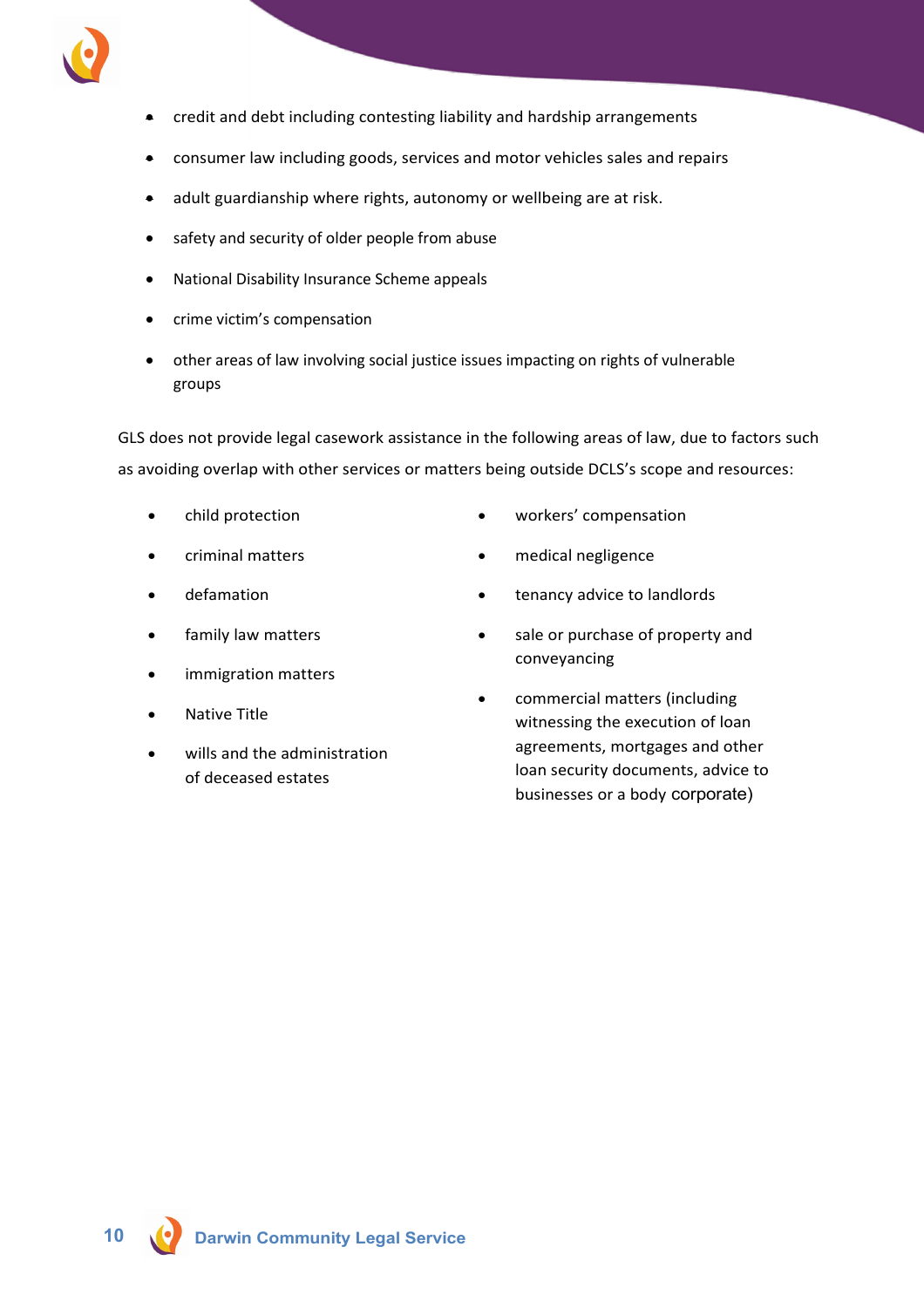

### GLS and TAS – legal casework criteria

In deciding whether the GLS or TAS will provide legal casework assistance in your case, we consider whether you:

|                                                                                                                 | <b>GLS</b> | <b>TAS</b> |
|-----------------------------------------------------------------------------------------------------------------|------------|------------|
| Are in the relevant service area or have a legal problem which can be<br>addressed in the relevant service area |            |            |
| Are in a priority group                                                                                         |            |            |
| Are experiencing financial hardship                                                                             |            |            |
| Are seeking assistance an area of law where DCLS can assist                                                     |            |            |
| Meet the <i>legal casework criteria</i> (below)                                                                 |            |            |

#### *Legal casework criteria*

The legal casework criteria are:

- whether you can self-advocate,
- whether you may be able to receive the legal help you seek in another way e.g., via a private lawyer, another non-profit legal service, legal aid scheme or pro bono legal initiative,
- whether the matter has reasonable prospects of protecting or advancing your rights, interests, or situation,
- whether the matter raises systemic or public interest issues and the extent to which it stands to benefit others as well, and
- whether DCLS is likely to have sufficient resources and capacity to provide the assistance sought.

### <span id="page-9-0"></span>*1.3 Applying for legal casework assistance*

- Casework assistance is provided if you request it and the Principal Solicitor, Team Leader or a Solicitor authorised by the Principal Solicitor considers and approves assistance in accordance with these guidelines.
- The decision whether to provide the legal casework assistance you seek will be communicated to you within a reasonable time. A reasonable time will usually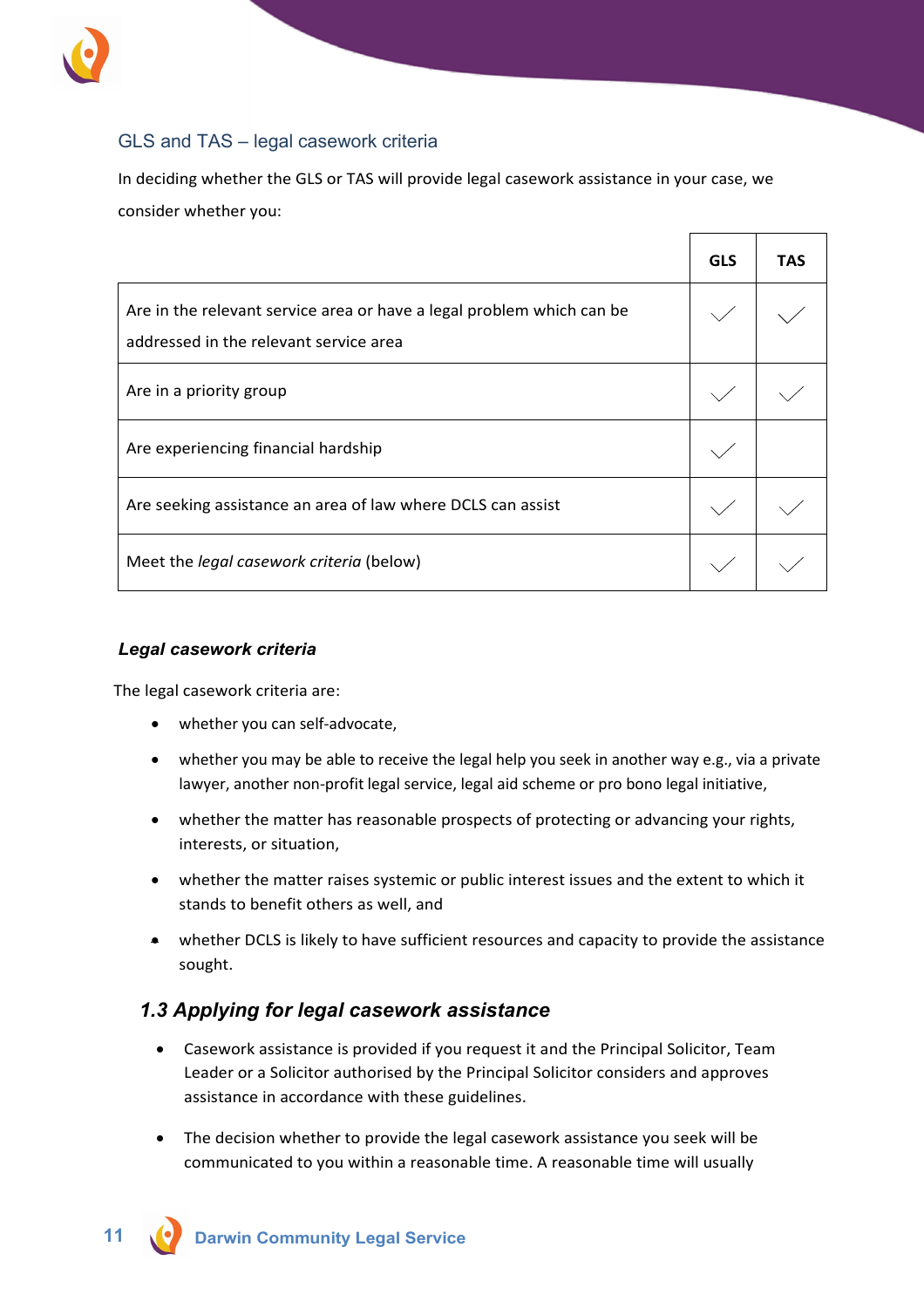

mean within 5 working days, but this varies in cases of urgency.

- If the assistance is offered, you will receive Terms of Engagement for your consideration. This will outline the assistance offered and the conditions (see 1.3 below).
- If the assistance sought is not offered, you will receive information about your rights of review.
- If you are receiving legal casework assistance and you later seek additional assistance about the same or a different matter, the above criteria apply to the new request.
- If casework assistance is approved and you wish to proceed, your signed Terms of Engagement will be kept on your file.

### <span id="page-10-0"></span>*1.4 Conditions which apply to legal casework assistance*

If you receive legal casework assistance the conditions will be in the Terms of Engagement. The conditions apply from the start and are ongoing while assistance is being provided.

The conditions include:

- Staying in contact you need to keep your contact details up to date and be contactable by DCLS.
- Change in circumstances you need to keep DCLS up to date in case this affects something about your case or your eligibility for DCLS assistance.
- Legal ethical issues if something happens in or in relation to your case that means DCLS is compromised or at risk of breaching legal ethical rules or other relevant standards - assistance will cease.
- Case expenses DCLS does not have the resources to pay expenses (e.g. court filing fees, professional reports or barrister's fees). If case expenses need to be paid, and they can't be waived or covered in another way, your case may face obstacles which DCLS cannot address.
- DCLS capacity whether DCLS has enough staff capacity at a particular time to continue to provide the assistance to you.
- Case and client DCLS may cease assistance if it is determined:
	- o your case ceases to have reasonable prospects of success,
	- o the cost of providing assistance becomes too high for DCLS,
	- o your conduct is unacceptable (e.g., threatening, abusive or harassing), or
	- o you need supports which are beyond DCLS's resources.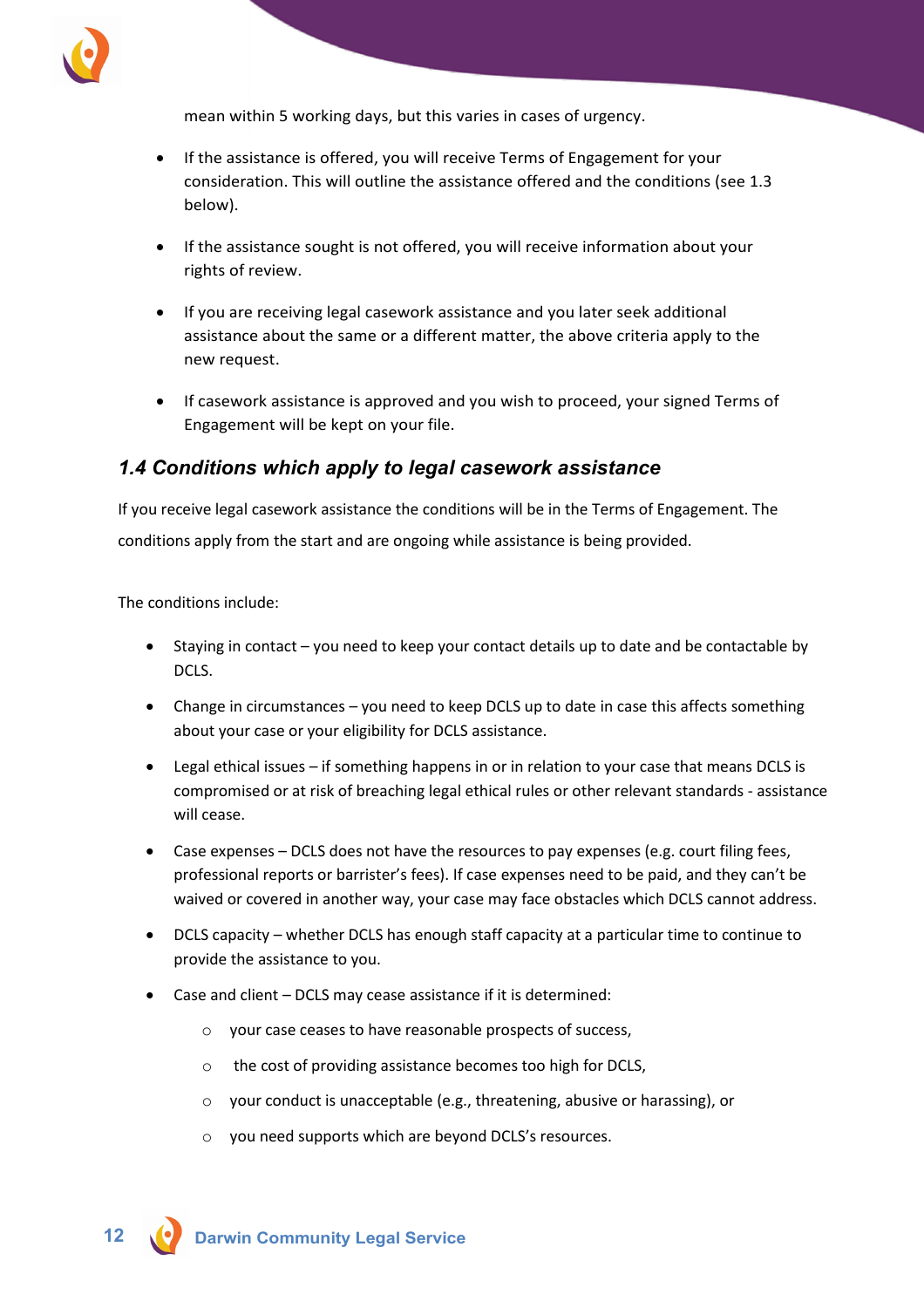

# <span id="page-11-0"></span>*1.5 Ceasing legal casework assistance*

DCLS will cease providing legal casework assistance in your matter where the conditions of assistance are not met. For example, if:

- You do not return the signed Terms of Engagement.
- DCLS is unable to obtain instructions after reasonable attempts.
- The matter lacks reasonable prospects of success due to lack of evidence or any other reason.
- DCLS is unable to continue to provide the service due to resource issues.
- A conflict of interest has arisen which cannot be managed.
- You have been violent, threatening, abusive, harassing or disrespectful and DCLS is concerned for the safety or wellbeing of staff or any other person if assistance was to continue.
- Continuing to act for you would breach the law or professional legal ethics.
- Case expenses have arisen which DCLS does not pay, and non-payment is blocking further assistance to you (e.g., a report is needed but can't be obtained).
- You do not follow the reasonable advice of the solicitor or you act contrary to the advice to your detriment, compromising DCLS's ability to act/assist.

# <span id="page-11-1"></span>**2. Seniors and Disability Rights Service (SDRS)**

The DCLS Seniors and Disability Rights Service (SDRS)provides advocacy through supporting and empowering seniors and people with disabilities to protect/promote their rights/interests including accessing services needed.

#### What is Advocacy?

Advocacy in all its forms seeks to guarantee that people are able to:

- Have their opinions and concerns heard.
- Have their views and wishes genuinely considered when they are affected by decisions
- Uphold and preserve their rights

Advocacy is a process of supporting and enabling people to:

- Articulate their views and concerns
- Access information and services
- Explore choices, preferences, and opportunities
- Protect and promote their rights and responsibilities

Advocacy does not include providing legal advice or assistance.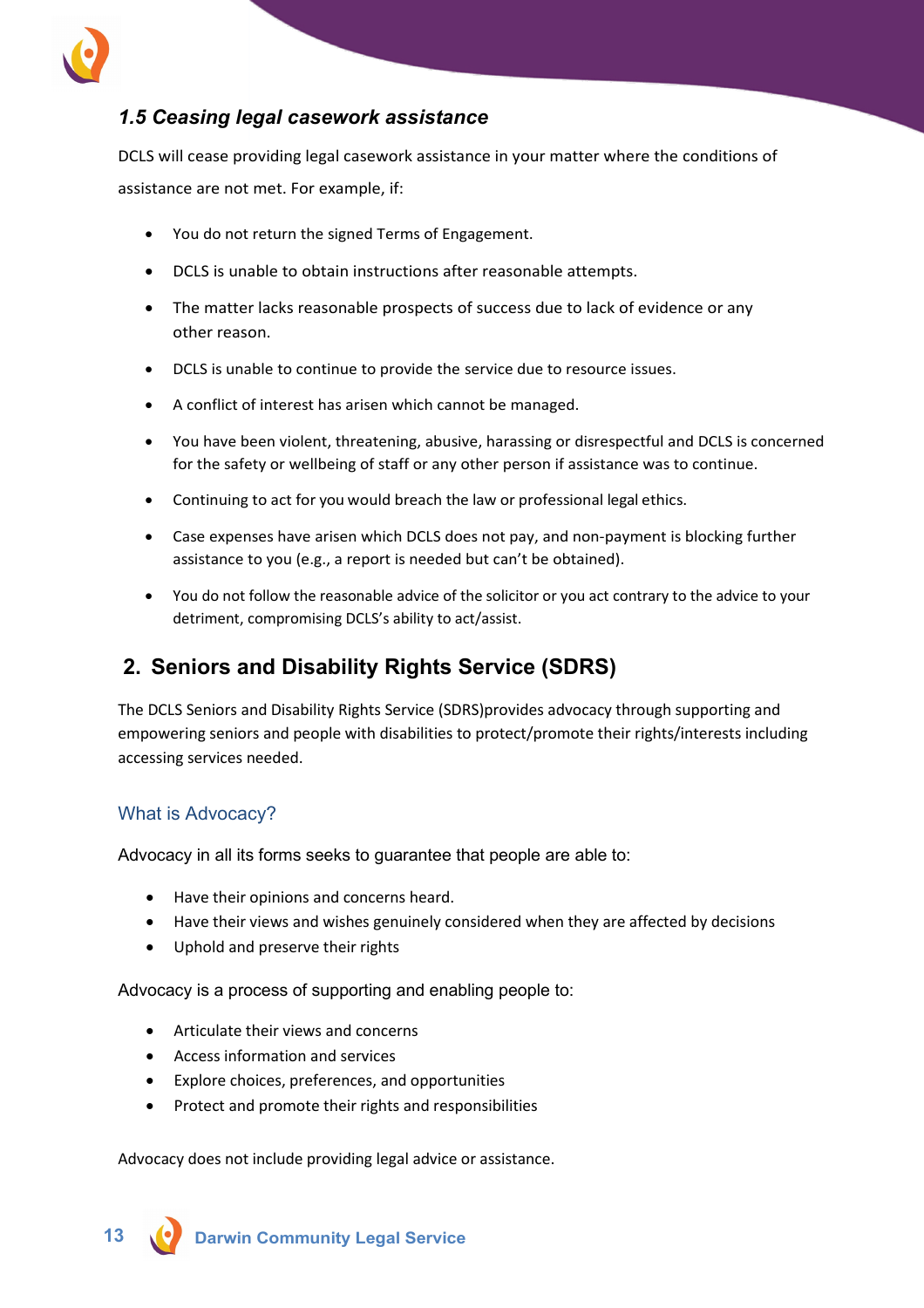

# Types of Advocacy

**Individual** – Assisting a person or group to achieve their objectives.

**Systemic** – Working to bring about social and structural change and mobilise others to be part of that process of change.

### Focus of Advocacy

Advocacy is issue-based. Advocates assist clients with a particular matter or problem. Advocates may take on several matters for one client.

# <span id="page-12-0"></span>*2.1 Advocacy service for older adults*

SDRS provides advocacy services to people who are 65 years or older, or 50 years or older where they identify as Aboriginal and/or Torres Strait Islander, when:

- Their families or representatives live in the Top End of the Northern Territory, and
- The older person is receiving, applying for or considering applying for:
	- o Australian Government subsidised Residential Aged Care Services,
	- o Home Care Package,
	- o Commonwealth Home Support Program, or
	- o Flexible Care Services.

SDRS can provide information about the rights and responsibilities of an older person to ensure that they understand and can assert their rights in the following areas:

- Obtaining information and being consulted and heard.
- Accessing an interpreter.
- Deciding where to live.
- Deciding about care needs.
- Gaining access to and ensuring quality care and services.
- Obtaining respect for their culture.
- Being treated with dignity and respect and maintaining independence.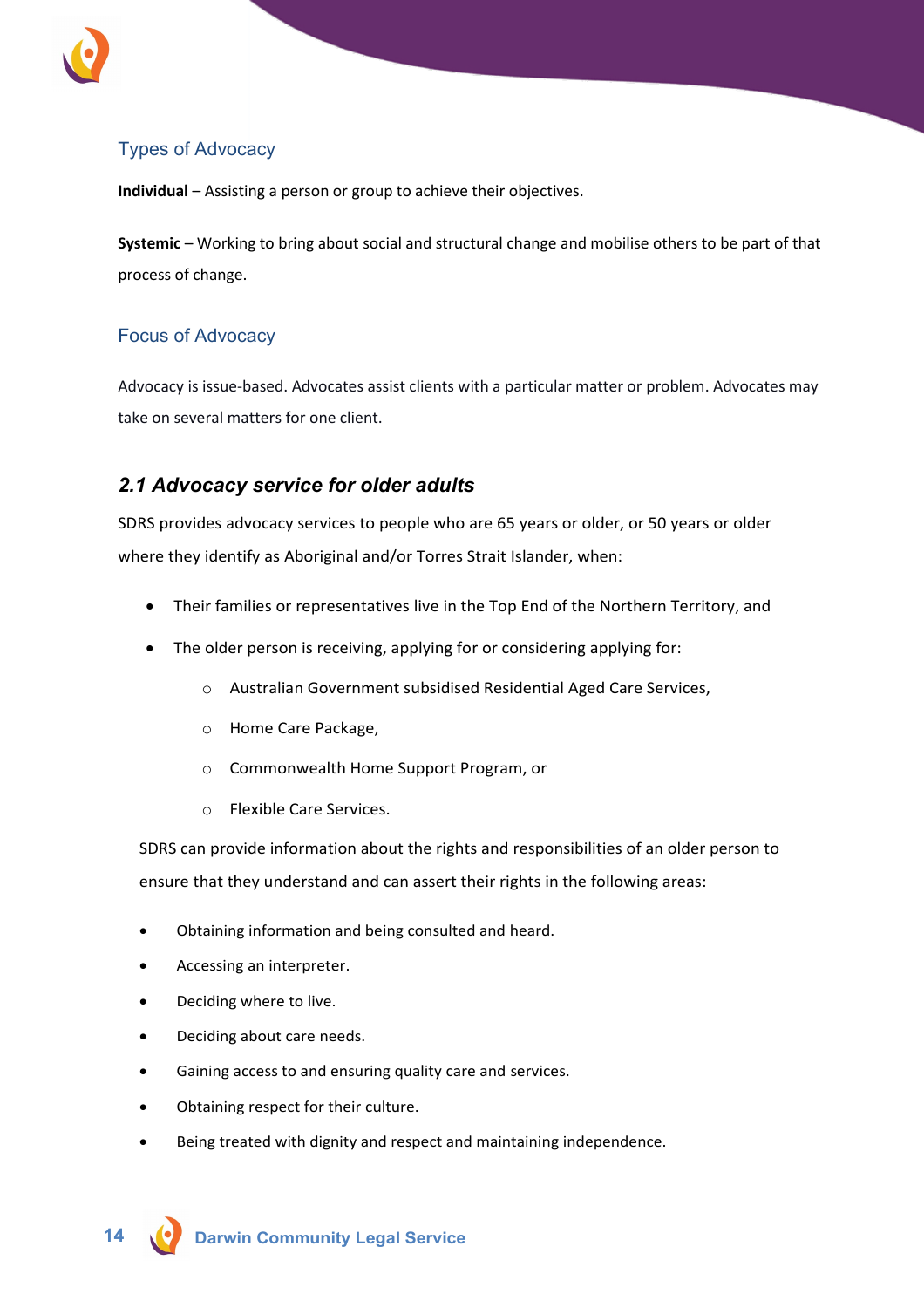

- Feeling safe.
- Making and pursuing a complaint about a residential or home care service.

### **Elder Abuse Information Line**

SDRS also provides an Elder Abuse Information Line that offers information, referrals and education about elder abuse to anyone calling from anywhere in the Northern Territory.

The target group includes:

- Older people who have, or think they may have experienced elder abuse, and
- Family, friends, neighbours or other community members worried that someone they know is experiencing or is at risk of elder abuse.

# <span id="page-13-0"></span>*2.2 Advocacy service for people with a disability*

SDRS provides individual and systemic advocacy for people with disabilities, their family or carer(s) in the Top End including Cox Peninsula, Darwin, Jabiru, Katherine, Litchfield, Pine Creek Palmerston, Tiwi Islands and East Arnhem Shire.

SDRS can assist clients to make complaints and resolve issues that may arise with the National Disability Insurance Scheme (NDIS), disability service providers or issues of discrimination. SDRS supports people with disabilities NT wide in appealing decisions under the NDIS.

SDRS can provide information to people with disabilities, their families or carer(s) to ensure that they understand and can assert their rights including:

- Being supported by an advocate
- Being consulted before decisions are made that affect them, including about where they live and the care and services, they receive
- Gaining access to quality services or to community activities
- Being treated with dignity and with respect including with regards to their culture
- Maintaining independence
- Accessing an interpreter
- Feeling safe
- Resolving problems in supported employment
- NDIS applications and planning

SDRS also undertakes advocacy in the form of community education, the production of information fact sheets and engaging in policy and law reform.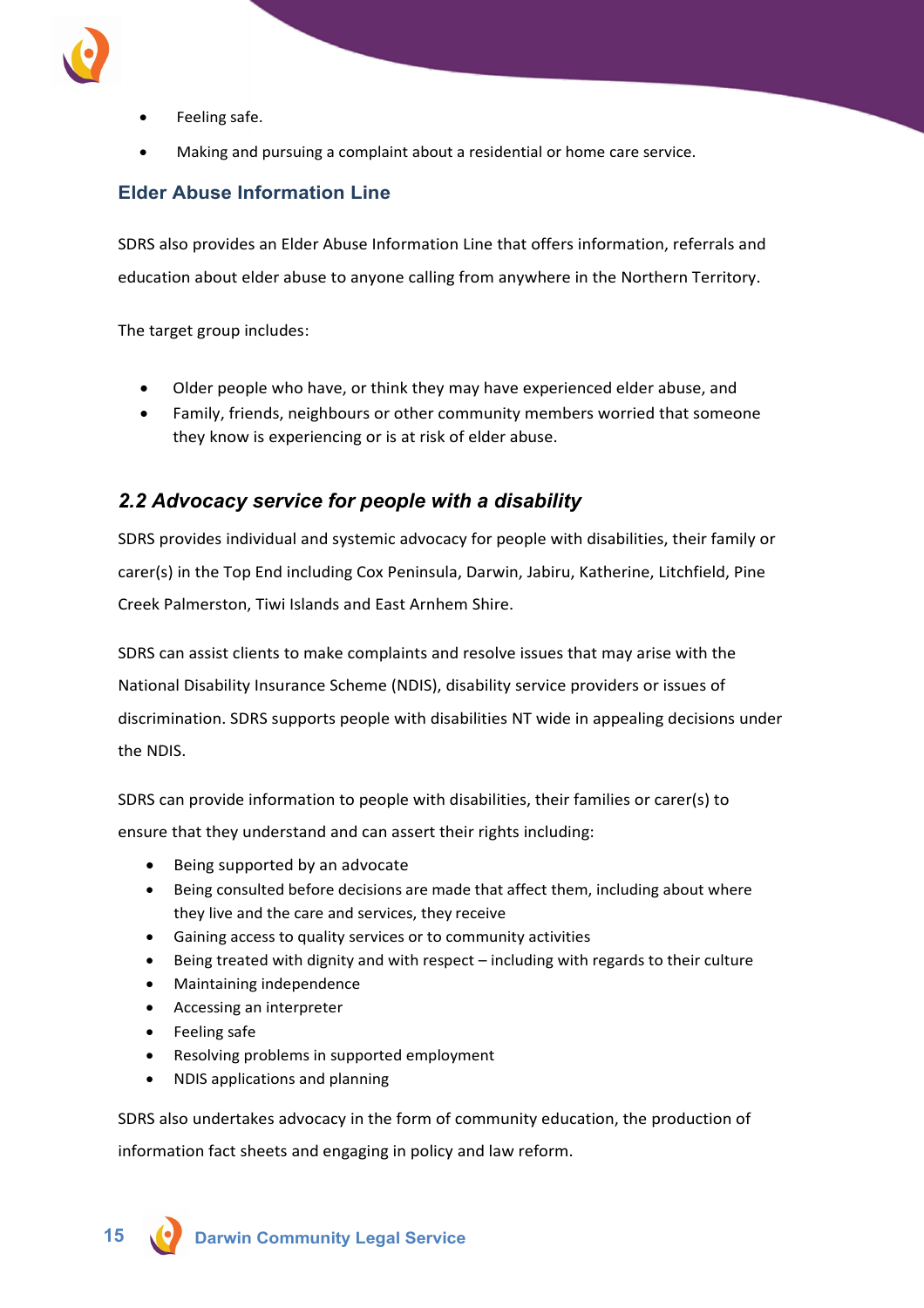

# <span id="page-14-0"></span>*2.3 NDIS applications, reviews, and appeals*

SDRS provides advocacy for people with disabilities or their families/carers who are making an access request to become a participant of the NDIS scheme.

If already a participant, SDRS can assist and provide information relating to plan implementation, plan reviews and appeals.

SDRS can provide information and assistance to people with disabilities, their families or carers to ensure that they understand the requirements to access the NDIS.

SDRS provides education and information to health providers and other support workers, specifically to raise awareness of the essential criteria necessary to meet the disability requirements, and how to assist applicants access the scheme.

Where NDIS access is rejected, SDRS can advocate on behalf of the applicant and provide information and assistance to submit a request for an internal review of the decision to reject access.

If that is unsuccessful SDRS can also assist in accessing and utilizing the next level of appeal in Administrative Appeals Tribunal.

Advocates can also attend planning meetings to support the applicant exercise choice and control in the pursuit of their goals as they construct plans that will facilitate the delivery of support and services.

Where a participant considers that the plan does not meet their needs and goals, SDRS can provide advocacy and support to seek a review of the plan.

# <span id="page-14-1"></span>*2.4 Criteria and conditions for SDRS advocacy assistance*

The following criteria apply to SDRS advocacy assistance:

- Free from conflict of interest
- Likely to add value in trying to advance the person's wellbeing
	- o able to identify how the assistance would contribute to advancing the person's wellbeing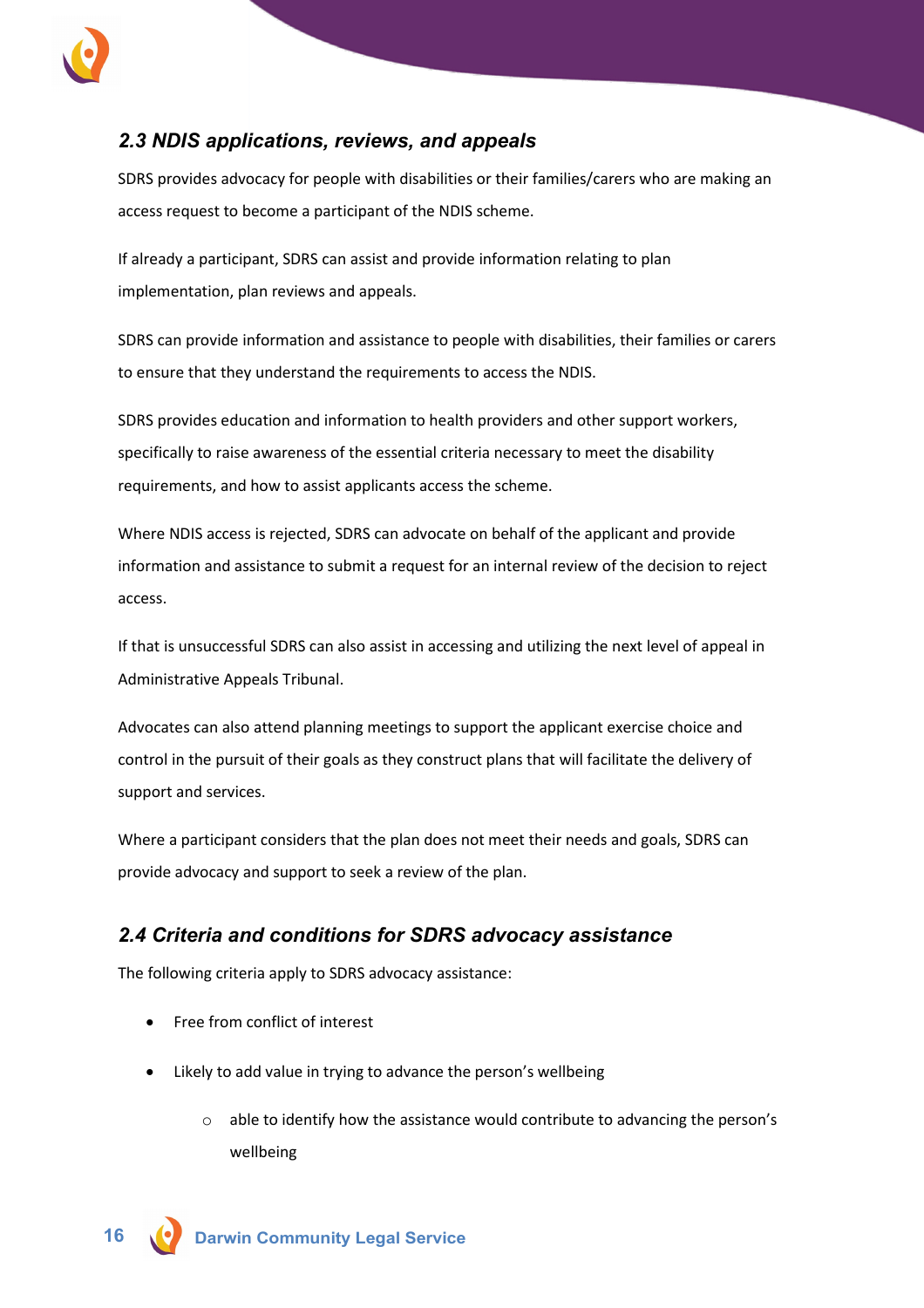

- o able to receive information needed to provide the assistance
- o able to maintain contact
- o able to maintain constructive collaboration
- o able to provide assistance free from harassment, abuse or risk to safety of staff and others
- SDRS has resources / capacity to provide the assistance
- Provision of assistance by SDRS is equitable in the context of many people needing assistance
- SDRS will not assist where this would
	- o involve dishonesty or illegality, or
	- o be unethical or disreputable.

The criteria for SDRS advocacy assistance apply to start with and continue while assistance is being provided.

SDRS advocacy assistance begins with the SDRS Client Consent which outlines the advocacy matter and the conditions of assistance. The Client Consent is signed and returned in advance.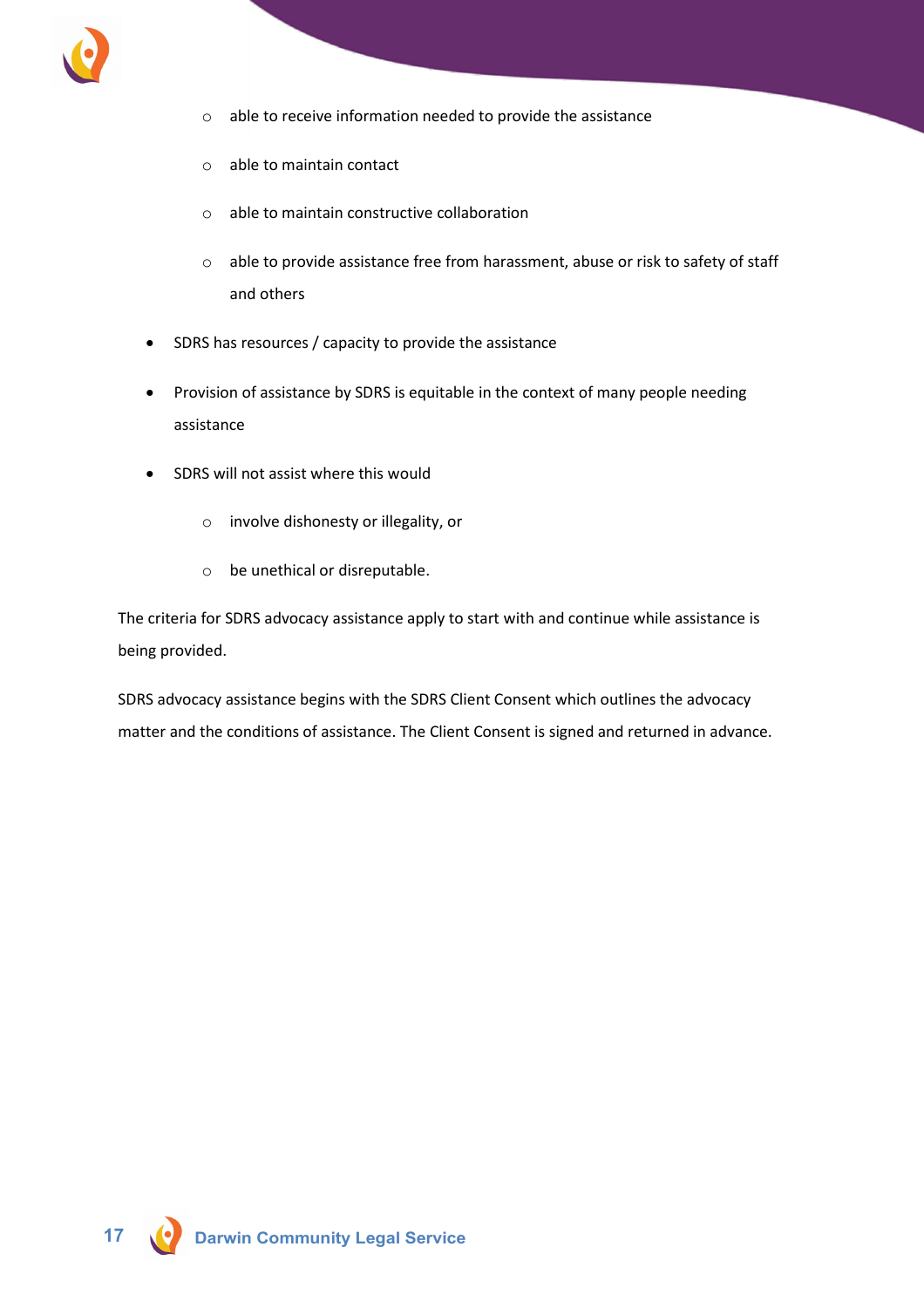

# <span id="page-16-0"></span>**3. Appeal rights – GLS, TAS and SDRS**

There are rights of appeal if:

| GLS and TAS                                                                                                                                                       | <b>SDRS</b> |                                                                                                                                                                                |
|-------------------------------------------------------------------------------------------------------------------------------------------------------------------|-------------|--------------------------------------------------------------------------------------------------------------------------------------------------------------------------------|
| Your application to DCLS for legal casework<br>assistance is refused by DCLS or you object<br>to limitations placed on the nature or extent<br>of the assistance. | $\bullet$   | Your application to the SDRS for support<br>and/or advocacy assistance is refused by<br>SDRS or you object to limitations placed on<br>the nature or extent of the assistance. |
| Your legal casework assistance is terminated<br>by DCLS                                                                                                           | $\bullet$   | Your support and/or advocacy assistance is<br>terminated by SDRS                                                                                                               |

In these cases, there is a two-tier appeal process. If you need an interpreter or someone to help you explain your position, please tell a staff member who will arrange appropriate support.

# <span id="page-16-1"></span>*3.1 First tier appeal*

If you wish to seek a reconsideration of the decision refusing or limiting legal casework assistance or SDRS support and/or advocacy, you need to apply in writing by filling out the *Appeal Decision to Refuse Assistance* Form (available from DCLS), choose the first-tier appeal option and attach any relevant paperwork.

You can apply for a reconsideration within 3 calendar months of you being notified of the decision, although this time can be extended by the Principal Solicitor and/or the Executive Officer if satisfied that there are exceptional circumstances.

The first-tier appeal includes considering any additional information you provide with your appeal.

- For GLS and TAS matters, a lawyer who was not involved in the original decision will consider your application.
- For SDRS matters, a senior DCLS staff member who was not involved in the original decision will consider your application.

You will be notified of the outcome in writing.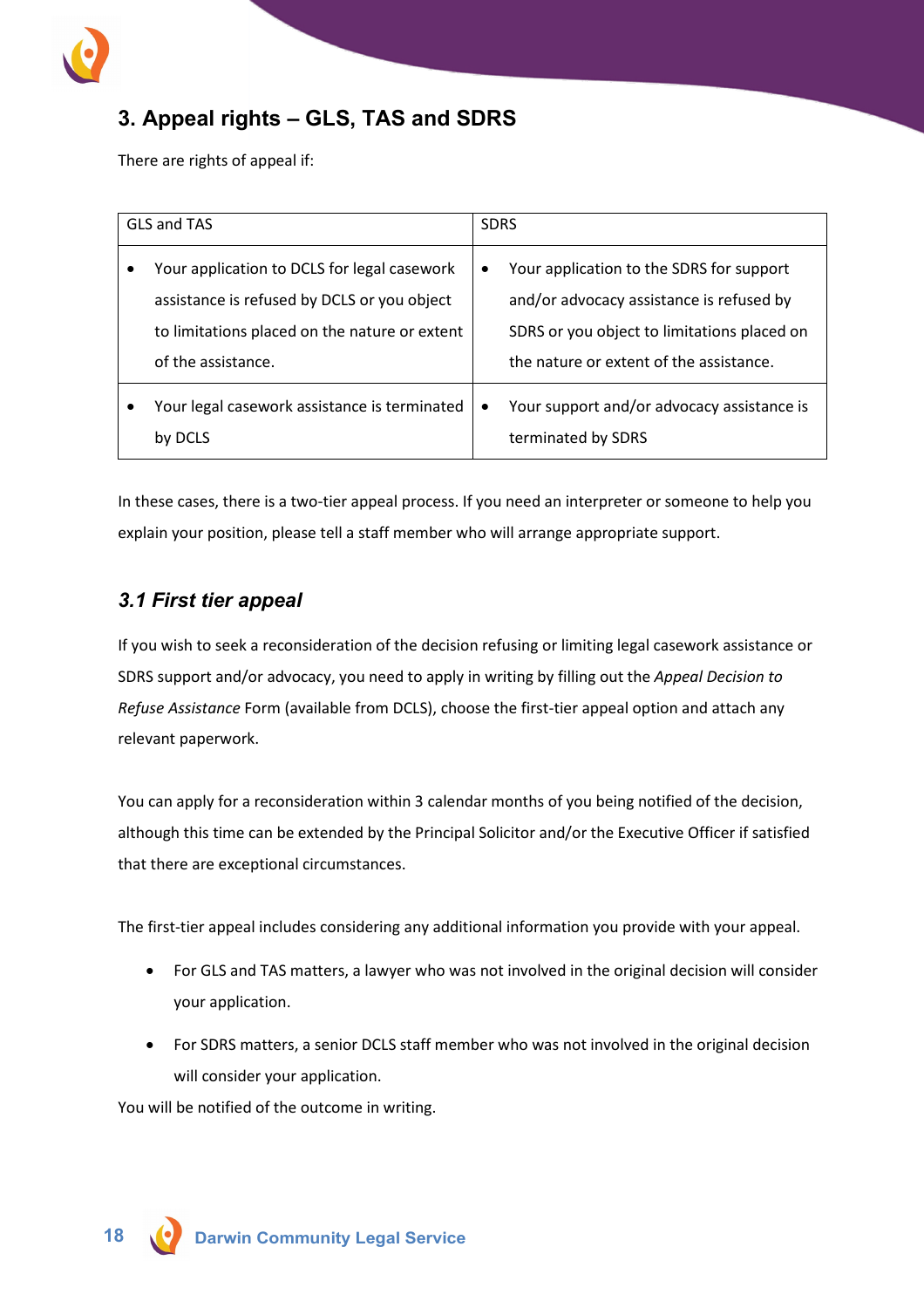

If the original decision is upheld and you wish to dispute this, you have a right to request a further review (second-tier appeal).

# <span id="page-17-0"></span>*3.2 Second tier appeal*

You will need to make the request for consideration of your matter in writing, providing any new information, the reasons for your appeal, and any supporting documentation.

Apply by filling out the *Appeal Decision to Refuse Assistance* Form, choosing the second-tier appeal option, and attach any relevant paperwork.

You can apply for a second-tier appeal within 3 calendar months of you being notified of the first-tier appeal decision. This time can be extended by the Principal Solicitor, the Executive Officer or by the Second Tier Appeal Panel for the matter if satisfied there are exceptional circumstances.

The second-tier appeal is heard by a Panel of three and includes considering any additional information you provide with your appeal.

The Panel will consist of:

- a lawyer from outside DCLS,
- a member of the DCLS Board of Directors, and
- a DCLS staff member not involved in the previous two decisions, which for GLS and TAS matters will normally be a lawyer.

You will be notified of the subsequent decision in writing.

There are no further levels of appeal.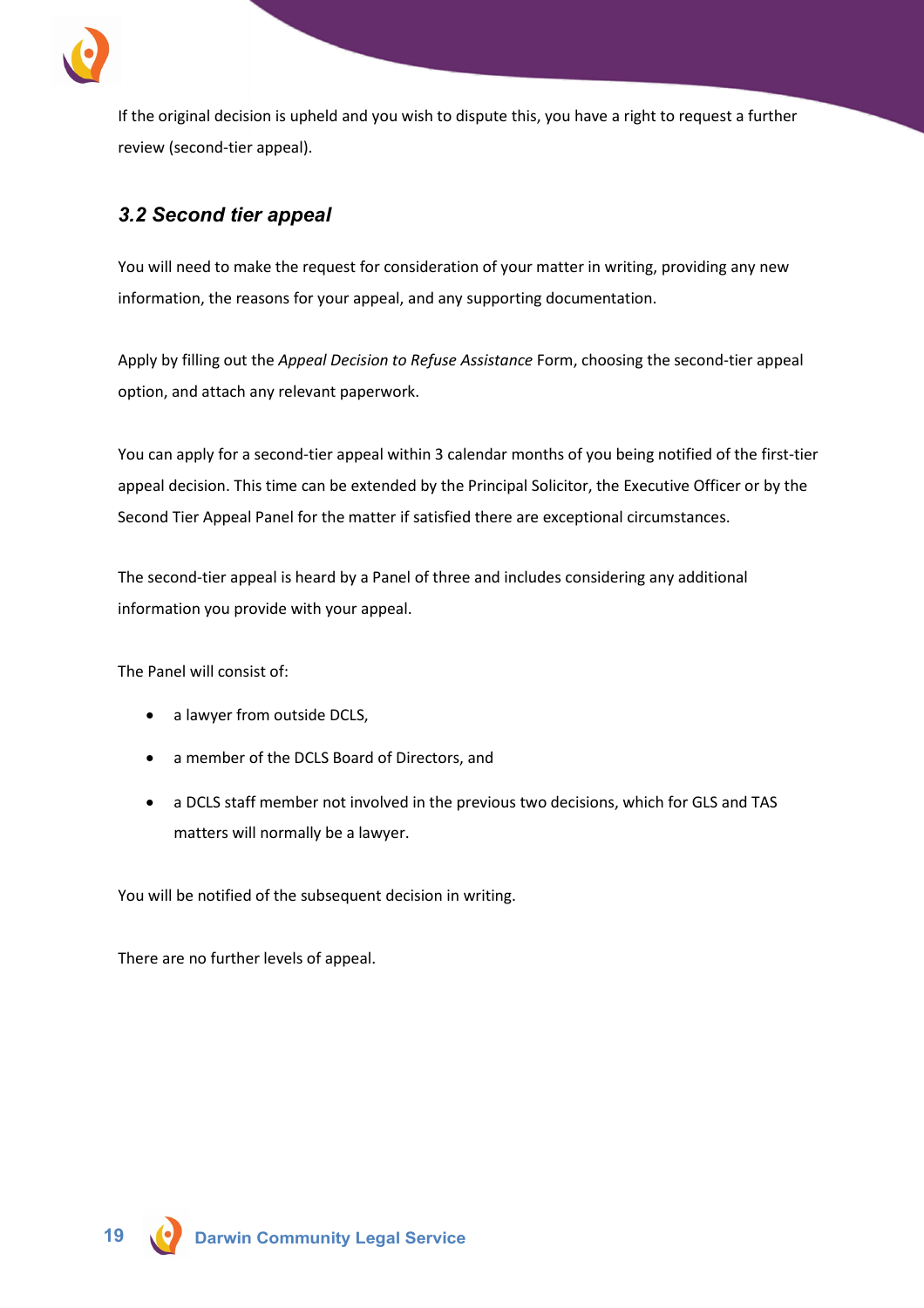

# <span id="page-18-0"></span>**4. Feedback, problem solving and complaints**

# <span id="page-18-1"></span>*4.1 Feedback and problem solving*

DCLS welcomes and values informal and formal feedback including feedback that suggests solutions to any problems.

You can give feedback and provide input by:

- Communicating with a DCLS staff member including a Team Leader, the Principal Solicitor or the Executive Director
- Completing the client satisfaction survey
- Using the feedback form (available at and from DCLS and on the website)
- Responding to any requests for input from DCLS.

# <span id="page-18-2"></span>*4.2 Complaints*

You have the right to bring concerns to attention including the right to complain. You can do this by raising your concerns:

- 1. Via DCLS processes which, depending on the matter might be with the:
	- DCLS person/people concerned
	- relevant Team Leader
	- DCLS Principal Solicitor or Executive Officer

You can contact the relevant person by calling DCLS, dropping in or emailing.

Ph: 08 8982 1111 or 1800 812 953 Address: 75 Woods Street, Darwin Post: GPO Box 3180, Darwin NT 0801 Email: info@dcls.org.au

If the complaint is not resolved informally, you can opt for it to be treated as a complaint for which you are seeking a formal response.

- 2. Via the DCLS Appeal rights procedure (see. 3 Appeal Rights, above)
- 3. With the legal professional standards body:

Manager Regulatory Services Law Society Northern Territory